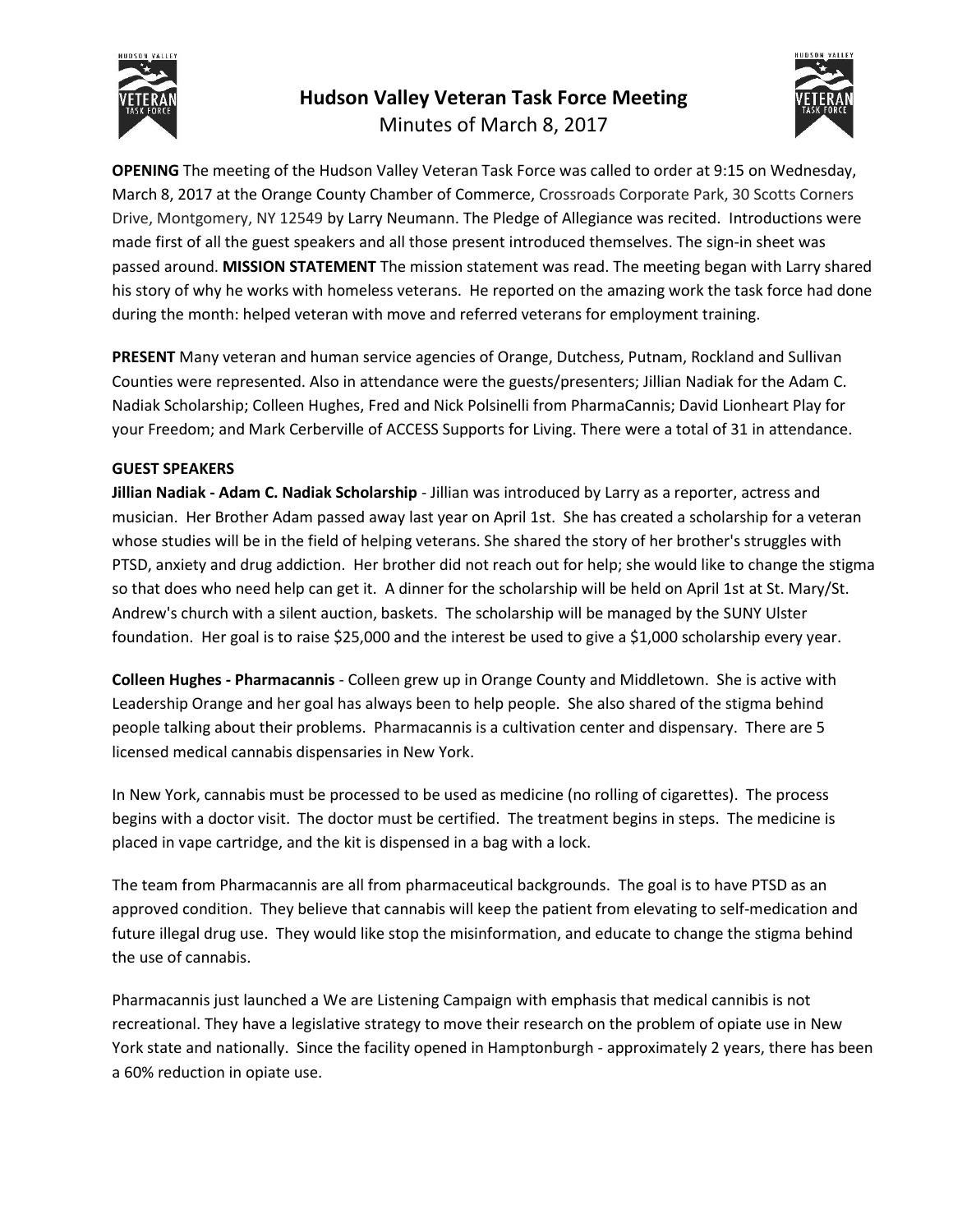Discussion: Is there a care coordination? Physicians must be qualified. The process is a system of integrated approval of doctors with pharmacy. Patients are in constant communication with both the doctors and pharmacist.

The VA cannot prescribe. Federal laws prohibit. A patient must go to a doctor outside of the VA

Questions? Where is the medical community on this? Where are you in getting this information out? Not allowed to advertise; stigma; what is seen/positive outcomes; new program; hospitals are trying to figure out their own policies; must see grassroots doctors which are currently treating; importance to educate doctors on treatment; find other ways to disperse information/studies; there have been 0 deaths from use of cannabis. Information and studies are available. A lot of science comes from Europe and Israel.

**David Lionheart - Play for Your Freedom -** Working with Renegades and hospital community. Doing working out/exercise events. The Renegades' events for veterans. One veteran family with be honored at every game. Goal is to connect civilian and veteran communities. On May 17th, Dutchess Stadium having a Wiffle ball event.

**Mark Cerberville - ACCESS Support for Living -** Affordable housing initiative for special needs. New housing is being built in Middletown - Buena Vista and also Temple Hill in New Windsor. Currently, taking applications for Temple Hill facility. Housing for veterans with disabilities

Apartments are mostly one bedroom and some 2 bedrooms; on site care managers; 30% of rent is supplemented; Utilities are covered except for electricity.

Looking to have support groups at locations. Other mental health services to be provided by the Mental Health Association. The office on location will have 24/7 case management.

Questions? Definition of veteran/qualifications - discharge can be honorable or dishonorable; criminal issues will be reviewed; many issues would be addressed and reviewed; rent must be paid; furniture is provided when funds are available.

## **TASK FORCE HOMELESS CASES/REFERRALS/NEW CASES**

7 Veterans: 5 Orange; 2 Sullivan (3 - House; 3 - HONOR (1 MAC, 1 HUD, 1 application processing); 2 Sullivan applications in process. Putnam County - 11 Vets in veteran housing and there are 2 openings.

### **NEW BUSINESS/SUB-COMMITTEES:**

**2017 HVVTF Initiatives -** Larry reintroduced the committees and their purposes/goals. Sub-Committees to report out at next month's meeting.

- **"Hall of Honor" at HONORehg -** the area is especially for Veterans. Needs to be refurbished. Possibly with a patriotic but not militaristic theme. Future goal to expand for women and families
- **"Hire Vets First" Employment Initiative -** Veterans need jobs and training. There are employers ready to hire. Everett meeting with Chamber to create an entrepreneurial prospects and work at home for disabled veterans.